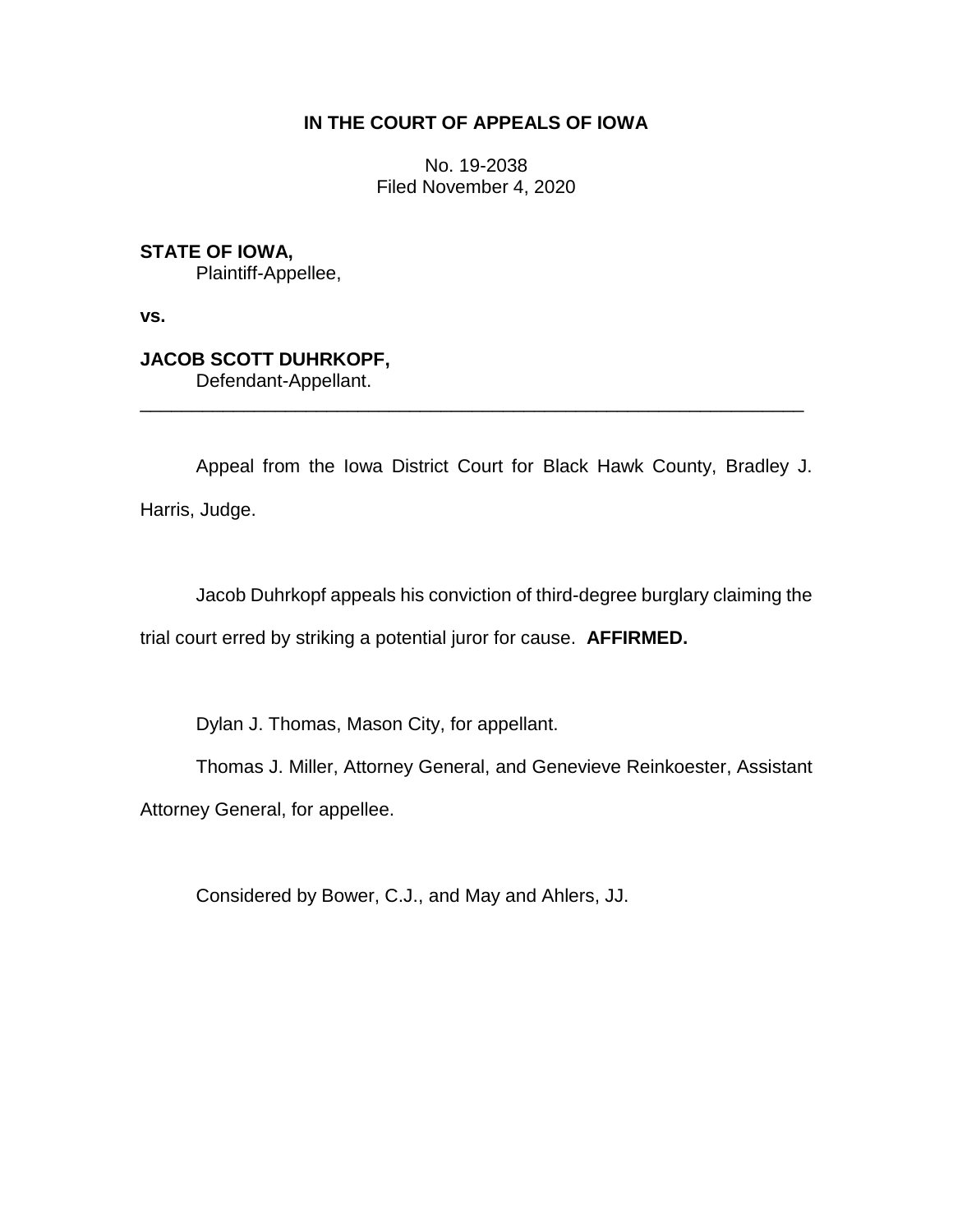## **MAY, Judge.**

Jacob Duhrkopf appeals from his conviction for third-degree burglary. Duhrkopf claims it was wrong for the district court to strike a potential juror for cause. But we conclude the trial court did not abuse its discretion. Also, Duhrkopf has not shown prejudice. So we affirm.

## **I. Summary of Facts**

Duhrkopf was charged with third-degree burglary. At the beginning of jury selection, a question arose as to whether juror twenty-eight had a felony conviction, which would disqualify him from service as a juror. *See* Iowa R. Crim. P. 2.18(5)(a) (allowing a challenge for cause based on "[a] previous conviction of the juror of a felony"). The court and counsel questioned juror twenty-eight individually. Here are the relevant portions of the transcript:

THE COURT: Then we'll proceed to the voir dire. Before we just—the court did note that one of the prospective jurors, I believe it was the number twenty-eight in—the second to the last one called. I believe he had an assault with a weapon.

PROSECUTOR: Right.

THE COURT: Do we want to check and see if that's a felony charge before we proceed or not?

PROSECUTOR: It would be a good idea.

THE COURT: [Defense counsel], any objection to that? DEFENSE COUNSEL: No objection to that.

(Juror twenty-eight is present in the jury room.)

THE COURT: Please have a seat. Juror number twenty-eight, we asked you to come back because in looking at your questionnaire I noted that you—that you had a conviction of an assault with a deadly weapon; is that correct?

JUROR TWENTY-EIGHT: That's correct.

THE COURT: Was that here in Iowa?

JUROR TWENTY-EIGHT: That's correct.

THE COURT: Do you know what level of an offense that was? JUROR TWENTY-EIGHT: I don't.

THE COURT: Do you recall what type of sentence you received for that?

JUROR TWENTY-EIGHT: Two years suspended sentence.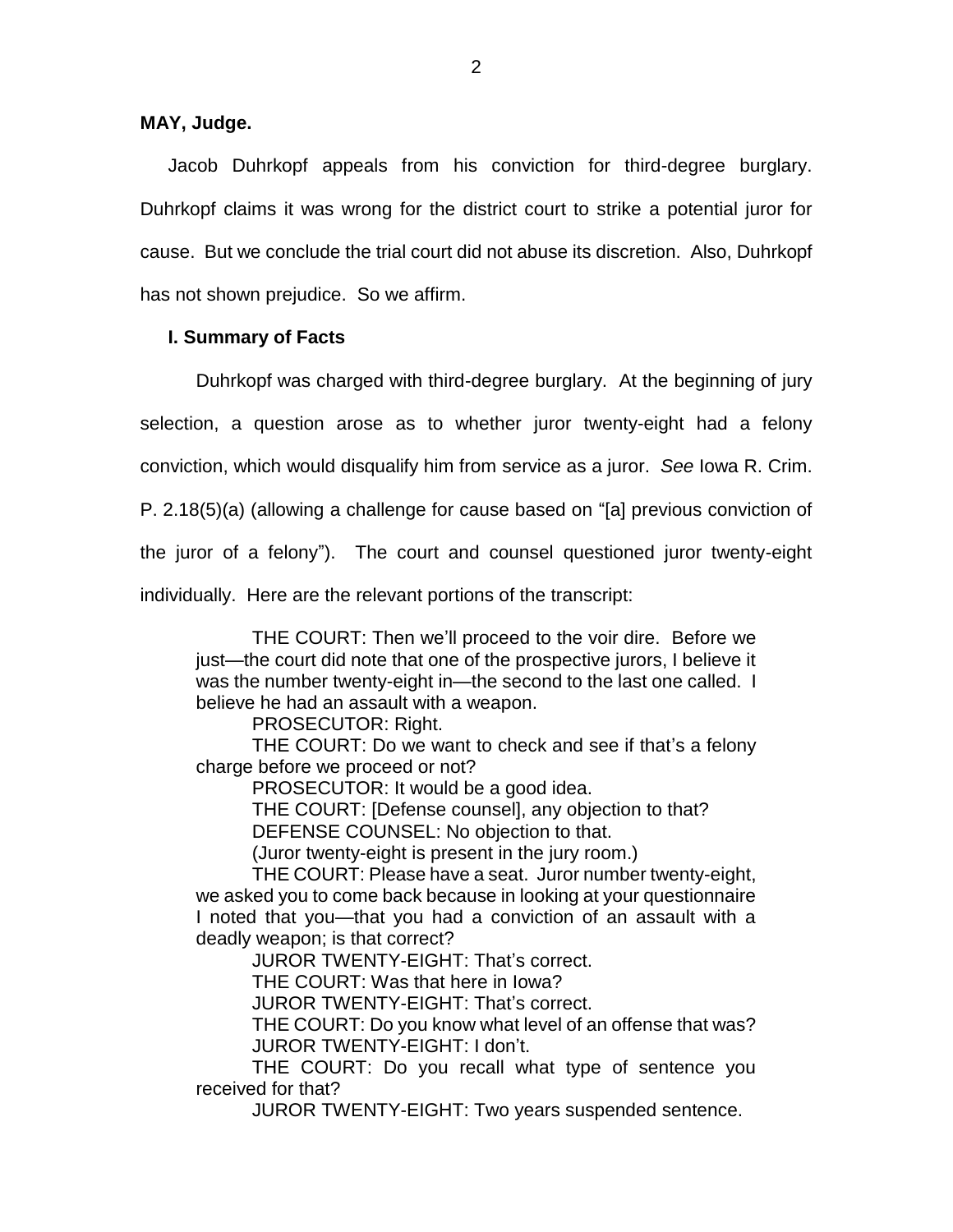THE COURT: Two-year sentence so—

JUROR TWENTY-EIGHT: Suspended.

THE COURT: Okay. So that would make it probably an aggravated misdemeanor. How long ago was that?

JUROR TWENTY-EIGHT: Fourteen years ago.

THE COURT: Okay. **Anything about that that would make it difficult for you to be a juror in this case?**

JUROR TWENTY-EIGHT: **Yes.**

THE COURT: And want to explain that?

JUROR TWENTY-EIGHT: I was wrongly convicted of a crime that I didn't commit in this courtroom.

THE COURT: Okay. And how would that make it difficult for you to be a juror in this case?

JUROR TWENTY-EIGHT: I have a negative view of this court.

THE COURT: Okay. Do you understand that this case is different from yours and could you make your decision based upon the evidence that you heard in this case, or do you come in with a decision already that this defendant is guilty or not guilty?

JUROR TWENTY-EIGHT: I have no preconceived ideas of the defendant, but **I do have preconceived of the district attorney.**

THE COURT: Do you know this particular county attorney or is it a different county attorney?

JUROR TWENTY-EIGHT: Not personally, no.

THE COURT: Has to do with his office, is that what you're saying?

JUROR TWENTY-EIGHT: Yes.

THE COURT: Can you—would that make it—would you listen to the evidence in this case and make a decision on the evidence that you heard, or would you make your decision on this preconceived—

JUROR TWENTY-EIGHT: **I would have a hard time giving fair judgment over a case like this** with a district attorney and a regular person.

THE COURT: Was your conviction here in Black Hawk County?

JUROR TWENTY-EIGHT: Correct.

THE COURT: [Prosecutor], any questions?

PROSECUTOR: If we presented evidence in this case, and you listened to all the evidence and you believe that the state had proven its case to find the defendant guilty, would you render a verdict of guilty? JUROR TWENTY-EIGHT: Would I have a choice?

PROSECUTOR: Well, it takes a unanimous group of twelve people to convict somebody and the jurors vote either guilty or not guilty. Would you vote guilty in that situation? JUROR TWENTY-EIGHT: If the evidence convicted me, I suppose I would—or convinced me, not convicted. Excuse my words.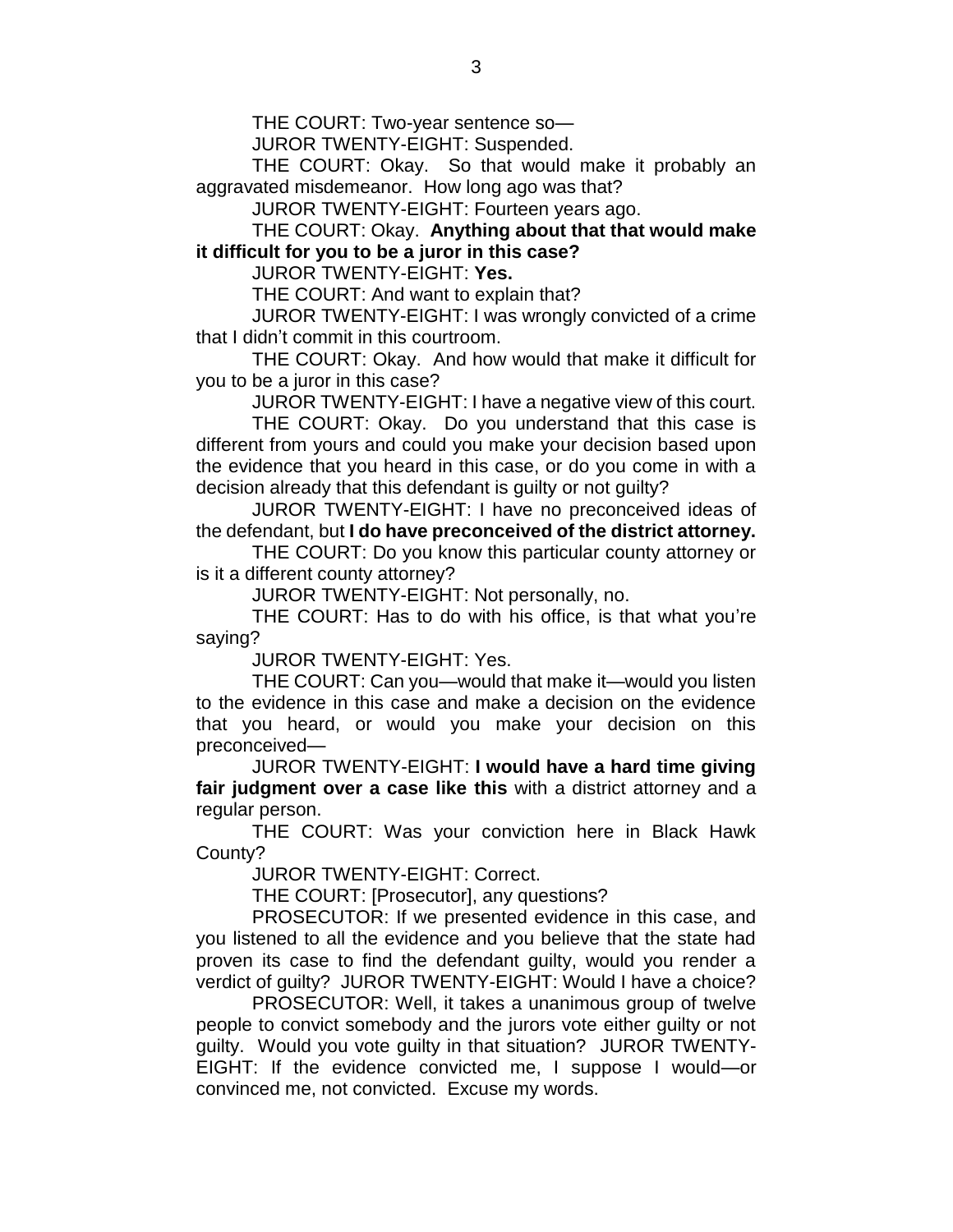PROSECUTOR: Okay. Are you going to be holding the State to a higher burden than—than what the law requires? The law requires that the State be held to a burden of beyond a reasonable doubt. It is not beyond all doubt, not beyond any possible doubt, but beyond a reasonable doubt. Are you going to hold the State to a higher burden than that? JUROR TWENTY-EIGHT: No.

PROSECUTOR: Okay. **Is the State at any type of disadvantage if you were a juror in this case?** JUROR TWENTY-EIGHT: **I would say so.**

PROSECUTOR: **And can you explain how the State is at a disadvantage?** JUROR TWENTY-EIGHT: **It is hard for me not to hold a grudge**, that I'm currently a part of and on probation.

PROSECUTOR: You're currently on probation? JUROR TWENTY-EIGHT: Currently on probation, yes.

PROSECUTOR: Okay. The conviction that we discussed was from fourteen years ago; is that correct? JUROR TWENTY-EIGHT: Uh-huh.

PROSECUTOR: Yes? JUROR TWENTY-EIGHT: Yes.

PROSECUTOR: And have you had other convictions then? JUROR TWENTY-EIGHT: Several.

PROSECUTOR: Okay. Can you tell us what other convictions you've had? JUROR TWENTY-EIGHT: The most recent is the criminal mischief charge which I'm on probation for right now. They should have all been on the questionnaire, or at least two or three of them.

PROSECUTOR: The only thing that we have listed on the questionnaire that we received was the assault with a deadly weapon. Do you have—you're currently on probation for criminal mischief? JUROR TWENTY-EIGHT: Correct.

PROSECUTOR: What level of offense was that? JUROR TWENTY-EIGHT: I'm not sure.

PROSECUTOR: Do you know if you've been convicted of any felony offenses? JUROR TWENTY-EIGHT: No. Not that I'm aware of.

PROSECUTOR: Have you ever been sentenced to a five-year sentence or more? JUROR TWENTY-EIGHT: No.

PROSECUTOR: And have you ever been sentenced to a prison term? JUROR TWENTY-EIGHT: Two years suspended sentence.

PROSECUTOR: Okay. I guess, can you give me an idea of the other convictions that you have? JUROR TWENTY-EIGHT: Disorderly conduct, criminal mischief; things like that.

PROSECUTOR: Last one? JUROR TWENTY-EIGHT: Criminal mischief, disorderly conduct.

PROSECUTOR: Okay. I have no further questions.

THE COURT: [Defense counsel], questions?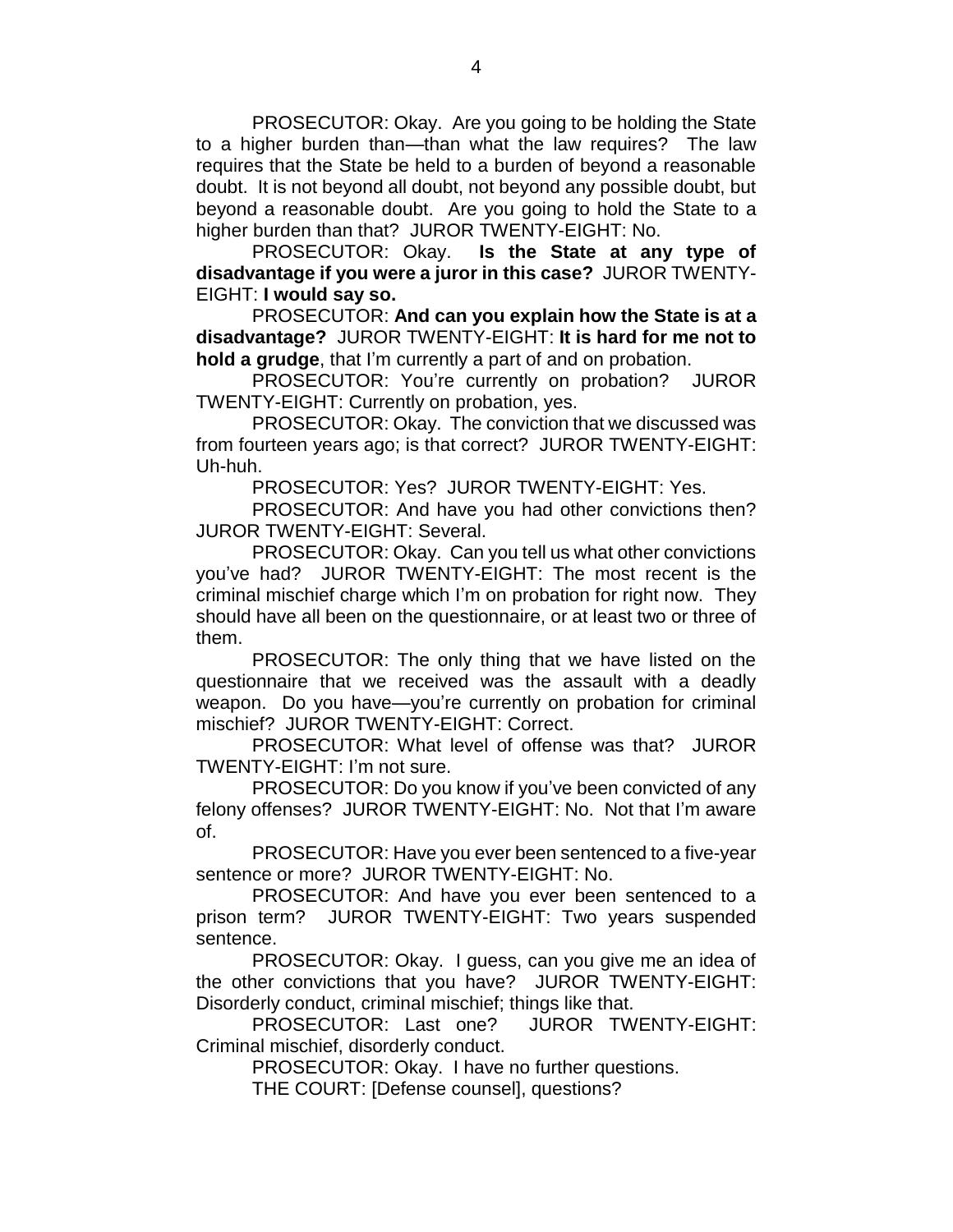DEFENSE COUNSEL: Yes, just briefly. You stated that the State would be at a disadvantage by having you serve on the jury, but you also said that if the evidence convinced you beyond a reasonable doubt, you could still find the defendant guilty; is that correct? JUROR TWENTY-EIGHT: Correct.

DEFENSE COUNSEL: **So do you think** despite the feelings that you may have for the county attorney's office and currently being on probation, **you can still render a fair and impartial verdict?** JUROR TWENTY-EIGHT: **I can't say honestly that I would.**

DEFENSE COUNSEL: Would you at least listen to the evidence that's presented in a fair and impartial way? JUROR TWENTY-EIGHT: Yes.

DEFENSE COUNSEL: As far as the defendant is concerned, you don't have any preconceived notions of his guilt or innocen[ce]? JUROR TWENTY-EIGHT: Negative.

DEFENSE COUNSEL: No further questions.

THE COURT: [Prosecutor], anything further?

PROSECUTOR: **Do you believe that you could be a fair and impartial juror?** JUROR TWENTY-EIGHT: **No.**

PROSECUTOR: I have no further questions.

THE COURT: [Defense counsel]?

DEFENSE COUNSEL: Nothing further.

THE COURT: You can go back and have a seat in the jury. Thank you, sir. [Prosecutor]?

PROSECUTOR: We will ask to strike juror number twentyeight. Although his answers were somewhat equivocal and he was very indefinite, on final question said that he could not be a fair and impartial juror.

THE COURT: [Defense counsel]?

DEFENSE COUNSEL: I do agree with [prosecutor] in that he kind of gave flip-flopping answers, but I think ultimately he did say if convinced beyond a reasonable doubt, he could still find the defendant guilty so I think that shows that he has the potential to sit and listen to the evidence and render a fair verdict.

THE COURT: [Prosecutor]?

PROSECUTOR: Nothing further.

THE COURT: Well, the court has concerns. He stated that the State is at a disadvantage. Although he said that he could—he would listen to the evidence and could find a guilty verdict, he also said that he could not be fair and impartial. The court also has concerns that at this time he is presently on probation which would give him, again, somewhat of a slanted view of where we are. The court is going to allow the strike for cause and remove the juror.

(Emphasis added.)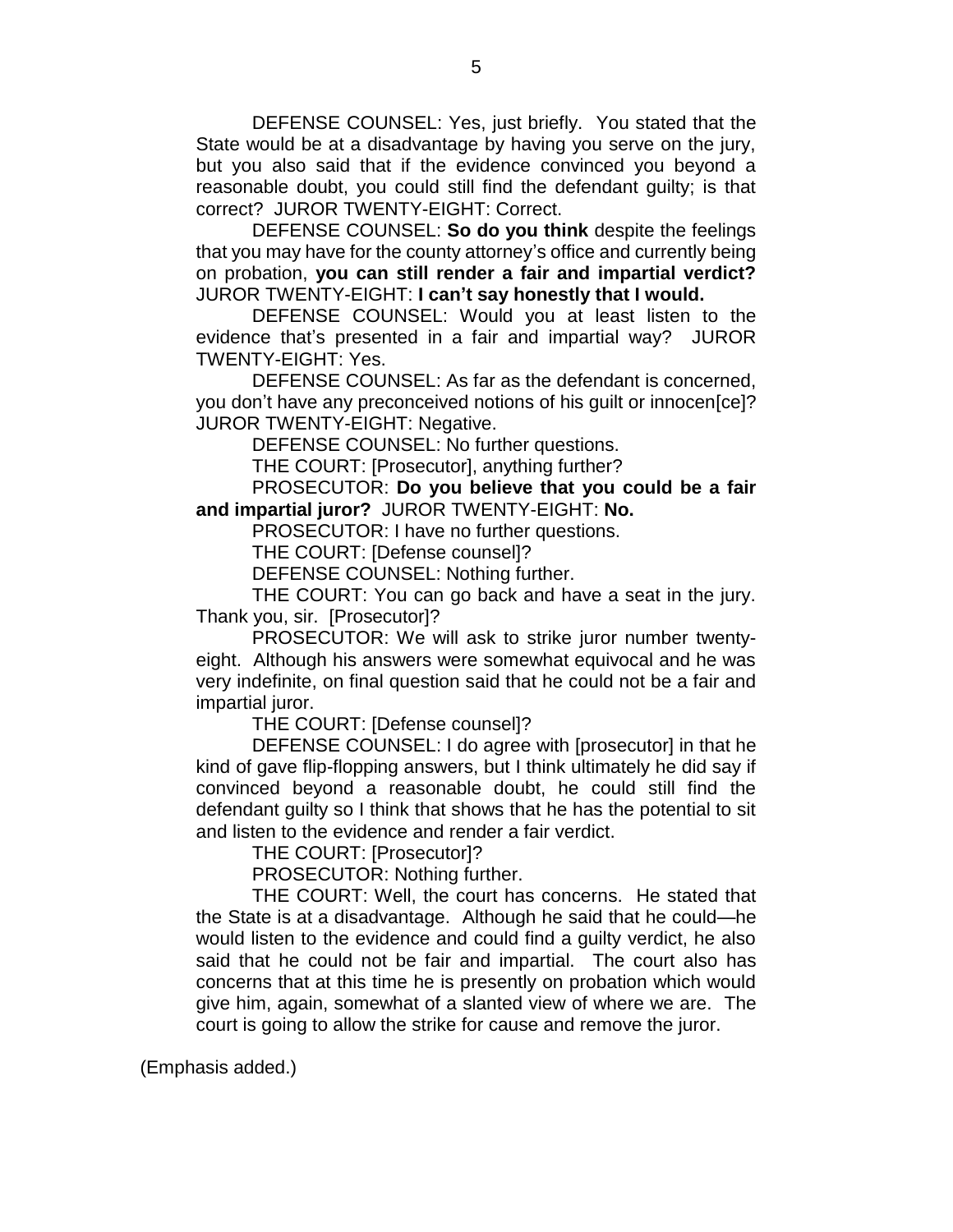After the court excused juror twenty-eight, another potential juror replaced him. Eventually, the court empaneled a jury. The jury found Duhrkopf guilty. Duhrkopf appeals.

#### **II. Discussion**

 $\overline{a}$ 

Duhrkopf argues that, by excusing juror twenty-eight, the district court "violate[d] Iowa Rule of Criminal Procedure 2.18(5)(k)" or, alternatively, "both the federal and state constitutional guarantees of due process and a fair trial." We start with his constitutional arguments.

#### **A. Constitutional Argument**

Before addressing the merits, we consider error preservation. *Top of Iowa Co-op. v. Sime Farms, Inc.*, 608 N.W.2d 454, 470 (Iowa 2000) ("In view of the range of interests protected by our error preservation rules, this court will consider on appeal whether error was preserved despite the opposing party's omission in not raising this issue at trial or on appeal."). An issue is not preserved for appellate review unless it was raised and decided at trial. *Meier v. Senecaut*, 641 N.W.2d 532, 537 (Iowa 2002) ("It is a fundamental doctrine of appellate review that issues must ordinarily be both raised and decided by the district court before we will decide them on appeal."). This rule "applies with equal strength to constitutional issues." *State v. Biddle*, 652 N.W.2d 191, 203 (Iowa 2002).

In his brief, Duhrkopf does not contend he raised any constitutional arguments during trial.<sup>1</sup> And we have found none in the record. So we conclude

<sup>&</sup>lt;sup>1</sup> Iowa Rule of Appellate Procedure  $6.903(2)(g)(1)$  states, The argument section shall be structured so that each issue raised on appeal is addressed in a separately numbered division. Each division shall include . . . [a] statement *addressing how the issue was*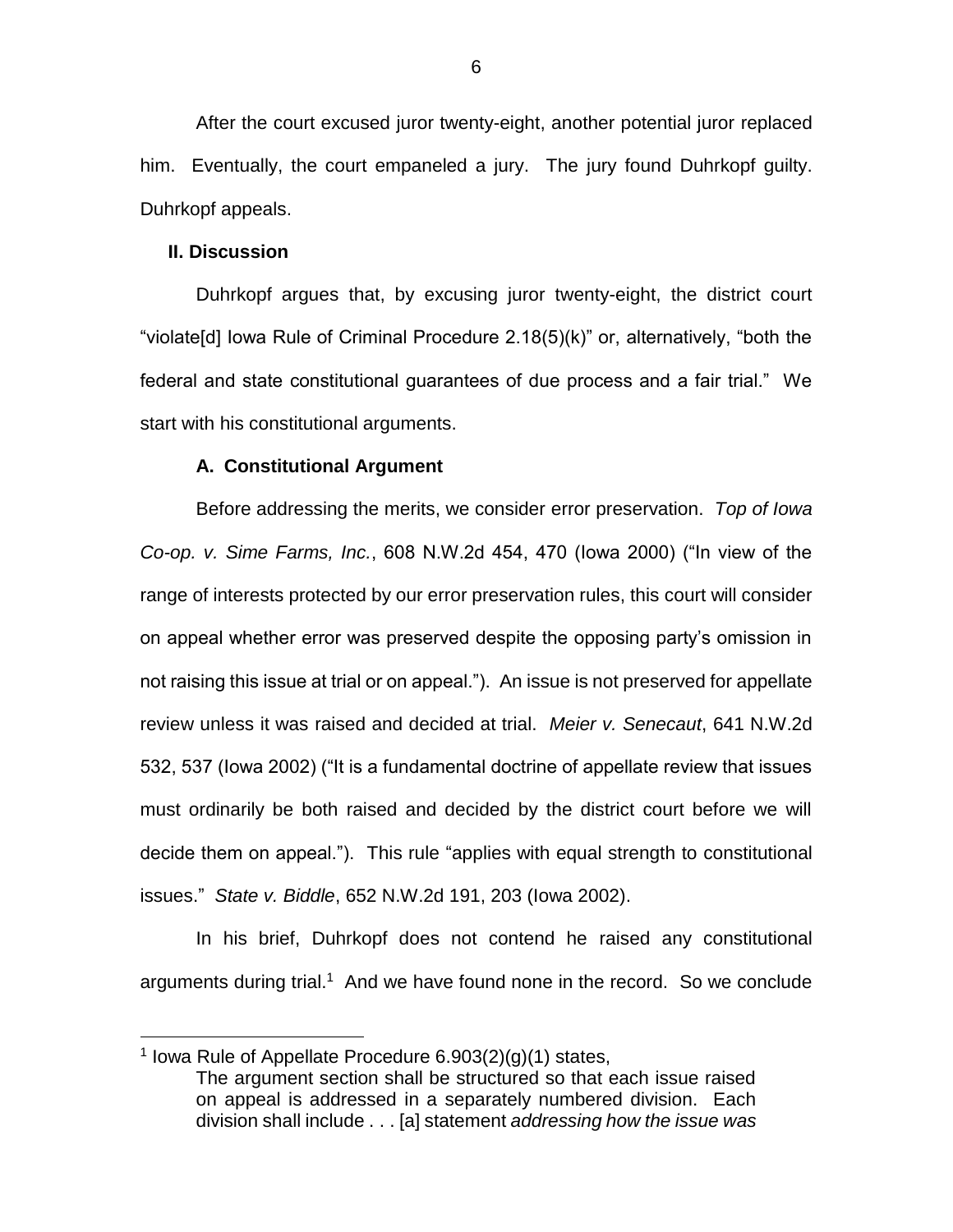Duhrkopf did not preserve error as to his constitutional issues. And we turn our attention to his arguments about the Iowa Rules of Criminal Procedure.

### **B. Rules Argument**

Duhrkopf contends the district court abused its discretion by striking juror twenty-eight for cause under Iowa Rule of Criminal Procedure 2.18(5)(k). Duhrkopf argues that, because the juror stated he didn't have any preconceived ideas of Duhrkopf's guilt or innocence, the rule did not authorize a strike for cause.

We review rulings on motions to strike potential jurors for cause for an abuse of discretion. *State v. Jonas*, 904 N.W.2d 566, 570–71 (Iowa 2017). "The district court is vested with broad discretion in such rulings." *Id.* at 571. "A ruling based on an erroneous interpretation of a rule can constitute an abuse of discretion." *Morris-Rosdail v. Schechinger*, 576 N.W.2d 609, 611 (Iowa Ct. App. 1998).

Like all of our procedural rules, rule 2.18(5)(k) has the force and effect of law. *See State v. Mootz*, 808 N.W.2d 207, 221 (Iowa 2012). We interpret rules as we do statutes. *Id.* So we look for the meaning of rule 2.18(5)(k) in its words. *See, e.g.*, *State v. Trujillo*, No. 19-0686, 2020 WL 4499559, at \*4 (Iowa Ct. App. Aug. 5, 2020) (noting "we must find the meaning of [Iowa Code] section 724.16A(1) 'in the "text of the statute," the "words chosen by the legislature"'") (citation omitted)).

Rule 2.18(5)(k) states:

 $\overline{a}$ 

A challenge for cause may be made by the state or defendant, and must distinctly specify the facts constituting the causes thereof. It may be made for any of the following causes:

*preserved for appellate review, with references to the places in the record where the issue was raised and decided*. (Emphasis added.)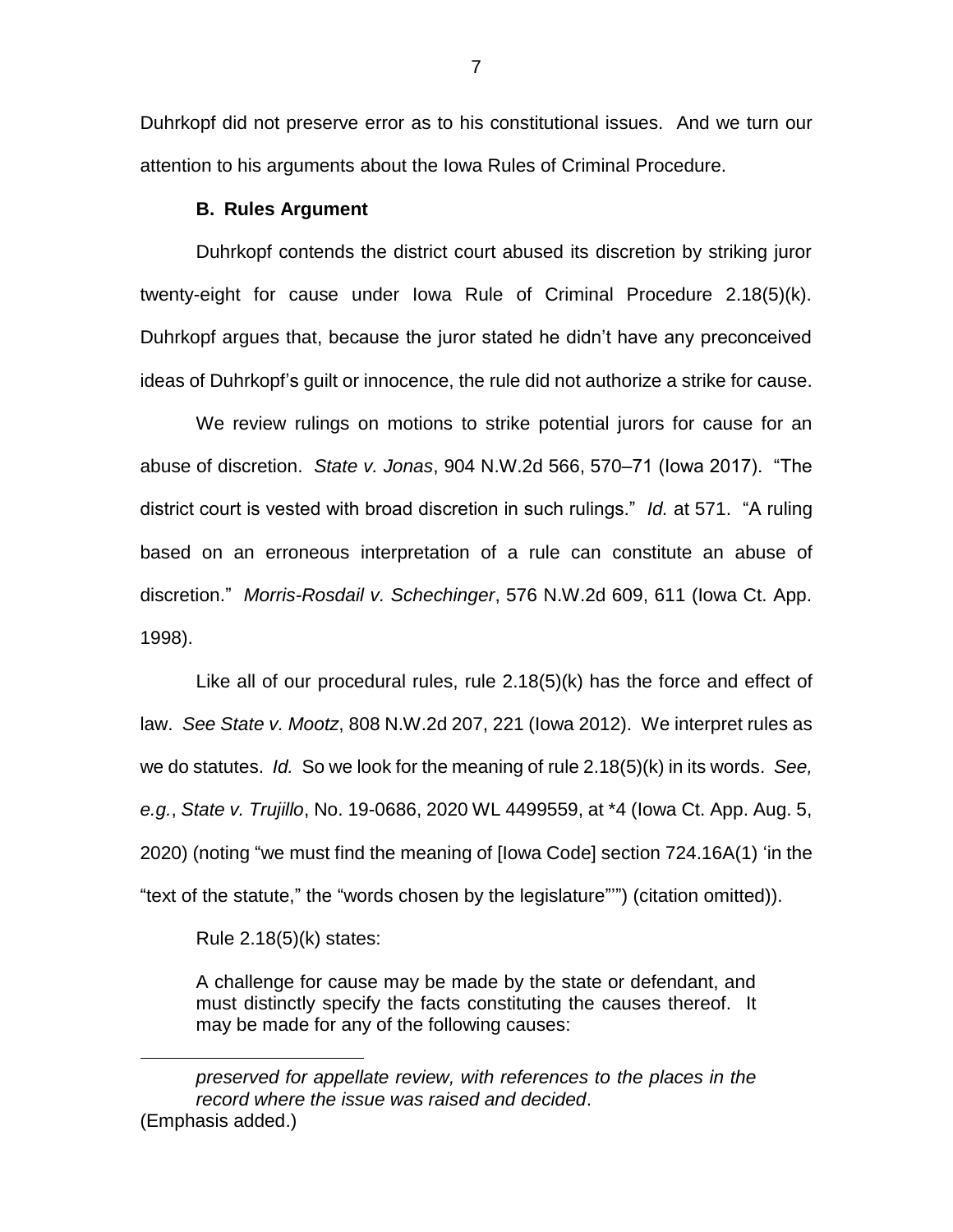Having formed or expressed such *an opinion as to the guilt or innocence of the defendant* as would prevent the juror from rendering a true verdict upon the evidence submitted on the trial.

### (Emphasis added.)

 $\overline{a}$ 

. . . .

This text lends some support to Duhrkopf's argument. By its plain terms, rule 2.18(5)(k) permits a challenge for cause when a juror has formed or expressed "an opinion as to the guilt or innocence of the defendant." Juror twenty-eight had no opinion at all about the defendant. Rather, his negative opinions concerned the court and, even more so, the county attorney's office.

As an intermediate appellate court, though, we must follow the precedents of the Iowa Supreme Court. *In re Estate of O'Banion*, No. 19-0485, 2020 WL 567271, at \*1 (Iowa Ct. App. Feb. 5, 2020). The Iowa Supreme Court has said the test under this rule<sup>2</sup> is "whether the juror holds such a fixed opinion on the merits of the case that he or she cannot judge impartially the guilt or innocence of the defendant." *Neuendorf*, 509 N.W.2d at 746 (citation omitted). Applying this standard, we do not believe the district court abused its broad discretion. Juror twenty-eight was frank about his negative views toward the county attorney. He said he "would have a hard time giving fair judgment over a case like this" because the county attorney was involved. And he said the State was at a disadvantage because he holds "a grudge" from his own prosecutions. When asked directly if he could render a fair and impartial verdict, he said he did not believe so. And when asked directly if he could be a fair and impartial juror, he answered no.

<sup>2</sup> *State v. Neuendorf* actually refers to rule "17(5)(k)," a previous numbering of rule 2.18(5)(k). 509 N.W.2d 743, 746 (Iowa 1993). The text has not changed except that the older rule referred to "the prisoner" instead of "the defendant."